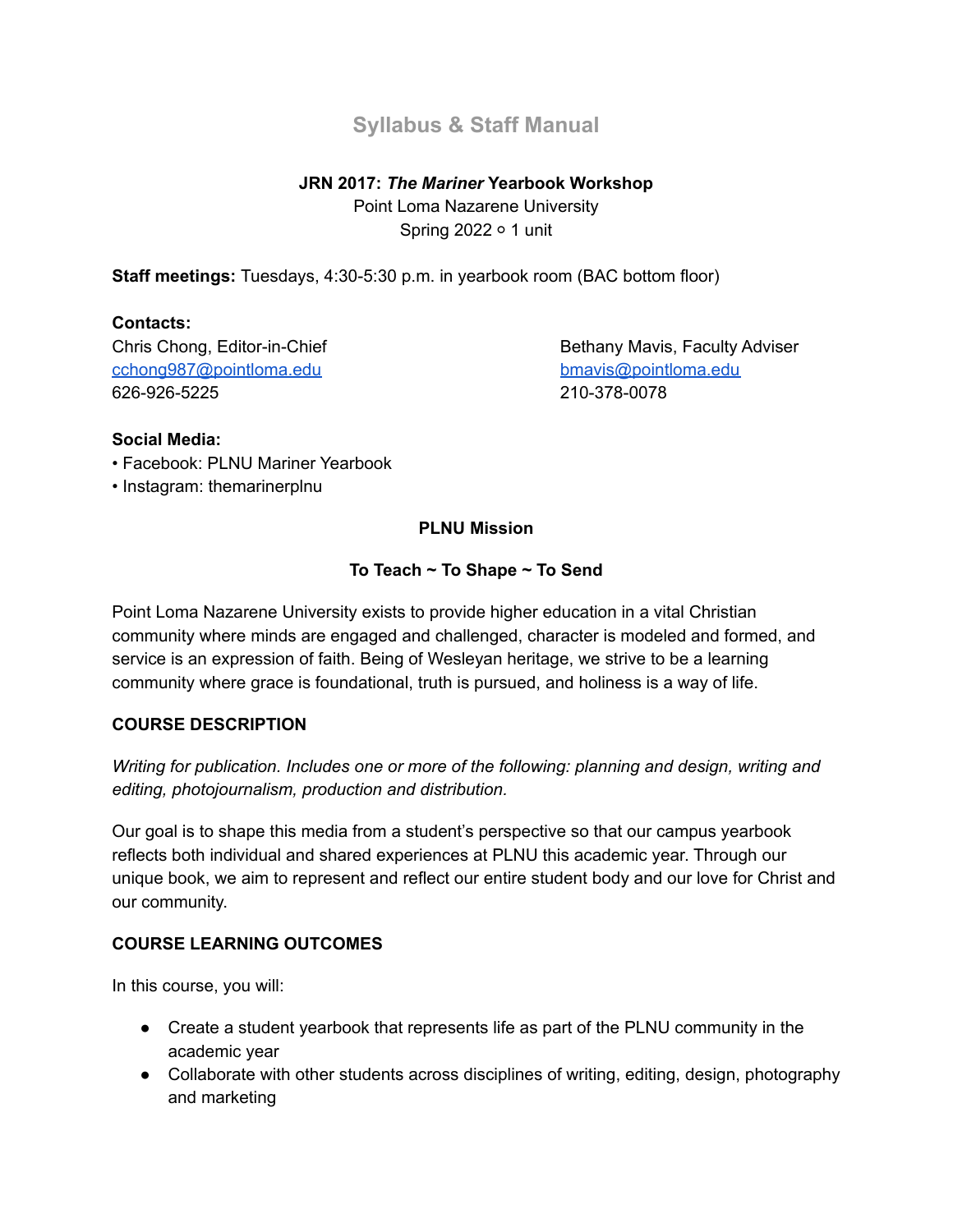● Understand the process of print publication

#### **Code of Conduct:**

- We seek to reflect Christ in all aspects of our yearbook work in the PLNU community, with each other, and through what we produce in words and images.
- *The Mariner* is a professional publication and is a direct representation of PLNU.
- Journalistic ethics and integrity are a vital part of what we do. Plagiarism and/or copyright fraud is prohibited and may trigger academic discipline.

### **ASSIGNMENT FOLDERS**

All yearbook files will be shared via Google Drive.

### **EXPECTATIONS, ASSESSMENT AND GRADING**

### **Typical Time Expectations:**

- Approximately 2 to 3.5 hours per a week
- Weekly staff meetings (1/2 to 1 hour)
- Campus event coverage, writing and/or shooting photos

#### **Weekly Graded Assessments:**

- Attendance/participation in weekly staff meeting (Tuesdays, 4:30 p.m.)
	- Students enrolled in JRN 2017 are expected to attend staff meetings or make documented alternative meetings with editors if you have a conflict.
- Weekly writing, photography or marketing-related assignments:
	- $\circ$  In the spring semester students enrolled in JRN 2017 are expected to contribute enough content/material to fill four (4) pages of the designed yearbook (writing or photography) plus four (4) marketing tasks.
	- Assignment topics will be approved by the editor-in-chief and drafts of articles will be submitted to the editor-in-chief using the Google Drive platform.
- The class will be graded:
	- 70% Yearbook Contributions
	- 30% Participation/Attendance

| A        | В         | C.        | D             | F              |
|----------|-----------|-----------|---------------|----------------|
| A 93-100 | $B+87-89$ | $C+77-79$ | D+ 67-69      | F Less than 59 |
| A- 90-92 | B 83-86   | C 73-76   | D 63-66       |                |
|          | B-80-82   | C-70-72   | $D - 60 - 62$ |                |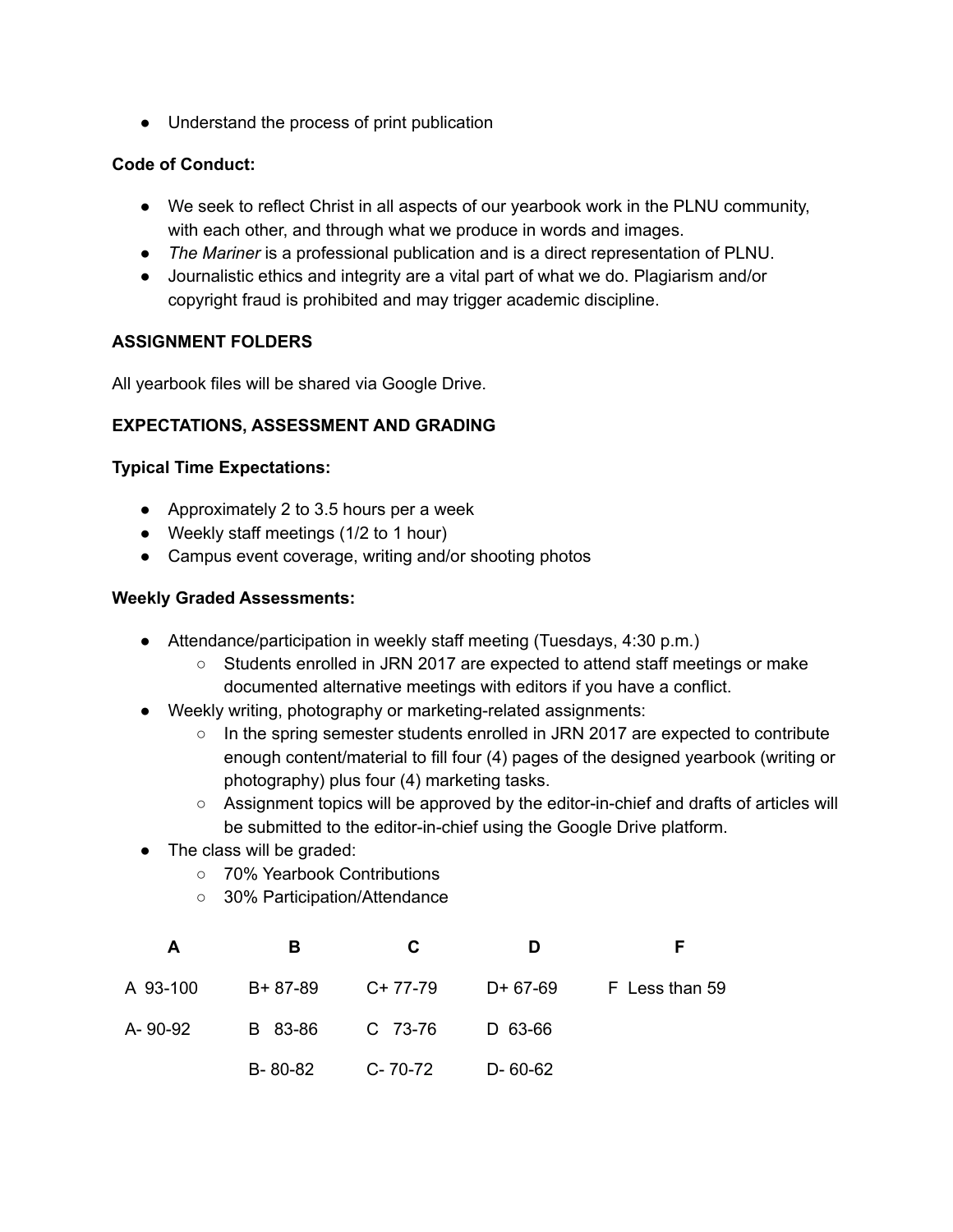## **STATE AUTHORIZATION**

State authorization is a formal determination by a state that Point Loma Nazarene University is approved to conduct activities regulated by that state. In certain states outside California, Point Loma Nazarene University is not authorized to enroll online (distance education) students. If a student moves to another state after admission to the program and/or enrollment in an online course, continuation within the program and/or course will depend on whether Point Loma Nazarene University is authorized to offer distance education courses in that state. It is the student's responsibility to notify the institution of any change in his or her physical location. Refer to the map on State [Authorization](https://www.pointloma.edu/offices/office-institutional-effectiveness-research/disclosures) to view which states allow online (distance education) outside of California.

## **INCOMPLETES AND LATE ASSIGNMENTS**

All assignments are to be submitted/turned in by the beginning of the class session when they are due. Incompletes will only be assigned in extremely unusual circumstances. Not hearing back from a source is not an acceptable reason to miss an assignment—this is why we emphasize reaching out to multiple sources for multiple stories at once. Turning an assignment in late can affect the entire yearbook team as well as the team's ability to meet printer deadlines.

### **PLNU COPYRIGHT POLICY**

Point Loma Nazarene University, as a non-profit educational institution, is entitled by law to use materials protected by the US Copyright Act for classroom education. Any use of those materials outside the class may violate the law.

## **PLNU ACADEMIC HONESTY POLICY**

Students should demonstrate academic honesty by doing original work and by giving appropriate credit to the ideas of others. Academic dishonesty is the act of presenting information, ideas, and/or concepts as one's own when in reality they are the results of another person's creativity and effort. A faculty member who believes a situation involving academic dishonesty has been detected may assign a failing grade for that assignment or examination, or, depending on the seriousness of the offense, for the course. Faculty should follow and students may appeal using the procedure in the university Catalog. See [Academic](http://catalog.pointloma.edu/content.php?catoid=18&navoid=1278) Policies for definitions of kinds of academic dishonesty and for further policy information.

## **PLNU ACADEMIC ACCOMMODATIONS POLICY**

PLNU is committed to providing equal opportunity for participation in all its programs, services, and activities. Students with disabilities may request course-related accommodations by contacting the Educational Access Center (EAC), located in the Bond Academic Center (EAC@pointloma.edu or 619-849-2486). Once a student's eligibility for an accommodation has been determined, the EAC will issue an academic accommodation plan ("AP") to all faculty who teach courses in which the student is enrolled each semester. PLNU highly recommends that